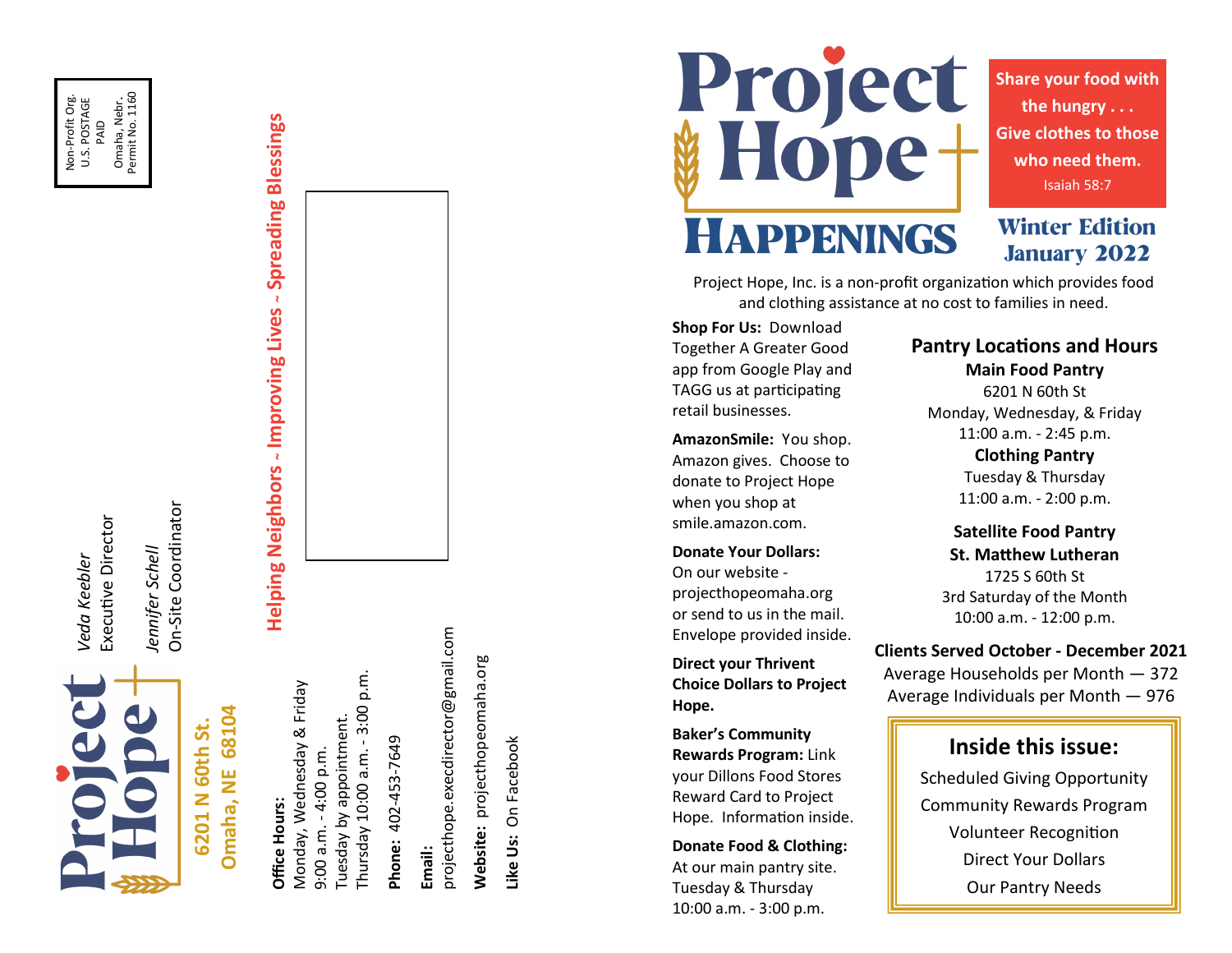# **Mission & Value Statements**

**Helping Neighbors <sup>~</sup> Improving Lives <sup>~</sup> Spreading Blessings** We are called to feed and clothe God's people in need. We believe nutritious food contributes to good health. We value people with love, hope, compassion and dignity.

# **Thank you for supporting Project Hope with donations on Giving Tuesday and during our End of the Year campaign. We raised over \$14,000.**

Donations can be mailed to Project Hope or completed on our web-site @ www.projecthopeomaha.org via PayPal.

# **Dillons Community Rewards Program**

Do you shop at Baker's? Do you have a Dillons Food Store rewards card? (Rewards cards are available at the customer service desk at any Dillons Food Store—Baker's). You can now link your Dillons card to Project Hope. Go to http://www.bakersplus.com. Sign into your account or create your account. Open My Account. Scroll down to Community Rewards. Search for Project Hope or #AK280. Select Project Hope. You are now raising money for Project Hope. Remember to scan your Rewards card each time you checkout. **Thank You!**



# **STOVE TOP STUFFING MEATLOAF**

1 (6oz) box Stove Top Stuffing 1 cup hot water 2 pounds ground beef 2 large eggs

Ketchup Glaze: 1 cup ketchup, 1/4 cup brown sugar, 2 teaspoons Worcestershire sauce, 1 teaspoon

yellow mustard, and 2 teaspoons onion powder. Combine ingredients for the glaze in a separate small bowl. Set aside.

Combine stuffing mix and hot water in a large bowl. Let sit for 5 minutes. Heat oven to 350 degrees. Grease 5x9 inch loaf pan. Stir soaked stuffing mix to break it up, add beef and eggs. Mix to combine, add 1/2 cup of glaze and mix well. Pack mixture into greased loaf pan, press down well with a level top. Spread 1/2 of the remaining glaze on top. Bake for 45 minutes. Top with remaining glaze. Bake an additional 5-15 minutes until middle is done (160 degrees).

# **PANTRY NEEDS**

**Your** pantry donations go directly to our clients and we thank you for your kindness in sharing your resources.



#### **Our greatest needs at this time are:**

**Food:** Oatmeal, Pancake Mix, Pancake Syrup, Fruit Cups, Canned Chili Beans, Baked Beans, Refried Beans, Canned Meats (Chicken, Salmon, Tuna, etc.), Rice or Pasta Sides, Ramen Noodles, Soup, Box Potatoes, Crackers, Salsa, BBQ Sauce, Condiments (Ketchup, Mustard, Mayo, & Salad Dressings), Jelly/Jam, Small Bottles Cooking Oil, Brownie & Cake Mixes, Frosting, Microwave Popcorn, & Fruit Juice.

**Baby Needs:** Baby Wipes & Pull Ups.

PERSONAL CARE PRODUCTS: Shampoo, Conditioner, Body Wash, Toothpaste & Toothbrushes, Hand Sanitizer, Hand Soap, & Deodorant.

PAPER PRODUCTS: Toilet Paper, Facial Tissue and Paper Towels.

**Household Products:** Small Bottles of Liquid Dish Soap and Small Bottles of Laundry Detergent.

**Volunteer opportunities** are available during our day-to-day operations for you to take part in. If you have any questions about volunteering, please contact Jennifer via email at projecthope.jennifer@gmail.com or call us at 402-453-7649.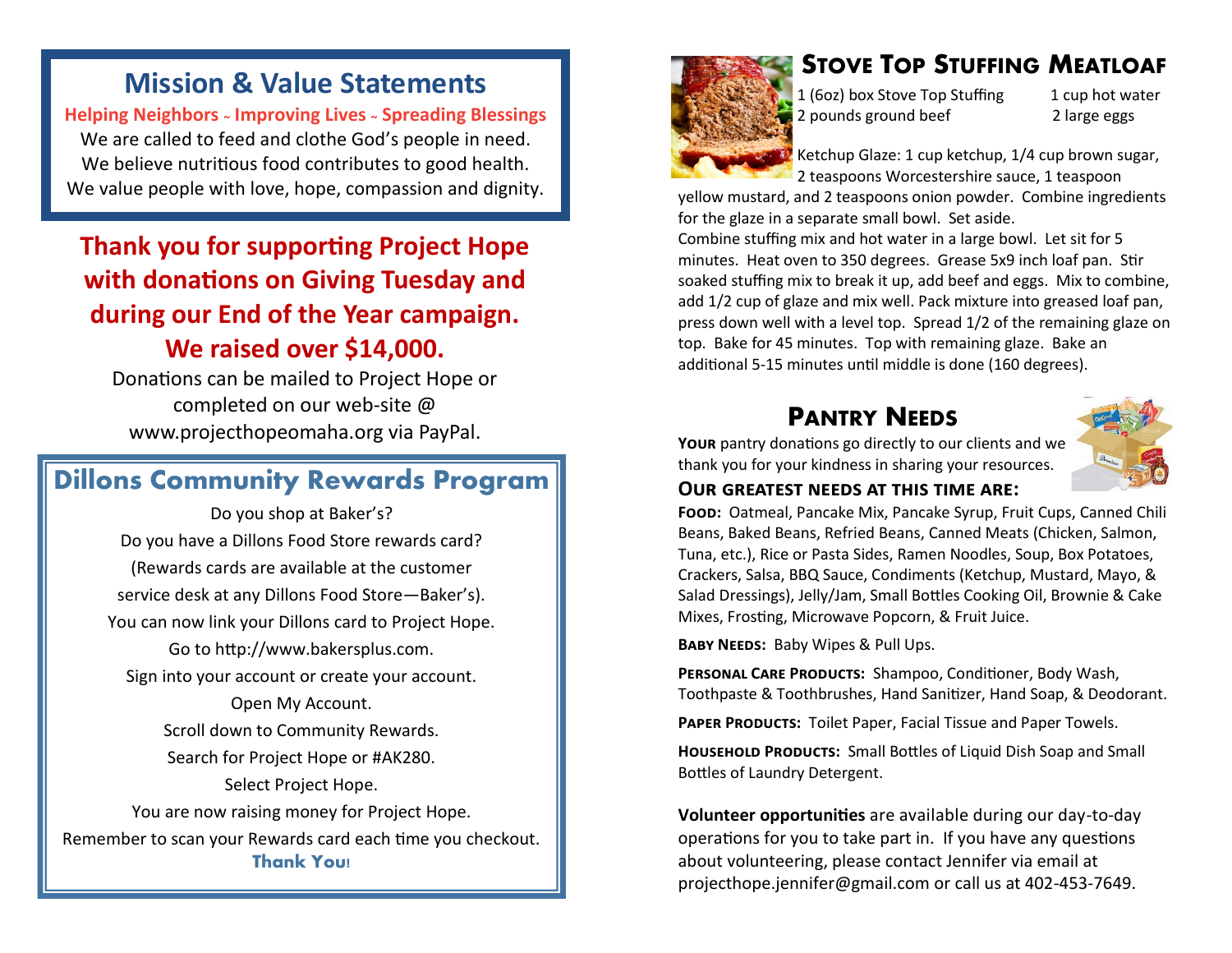# **Clothing Pantry is Open**

**Tuesday & Thursday 11:00 am—2:00 pm** We are **accepting winter** clothing only. Please remember that clothing items must be clean and gently used. Donations are accepted Tuesday & Thursday between 10:00 am and 3:00 pm. **We still need volunteers to help in the Clothing Pantry!**



## **Direct Your Dollars from Family Fare: Give your Family Fare receipts to Project Hope!**

**DIRECT YOUR DOLLARS** is a receipt-based program. We can raise money simply by doing something we all do each week—going to the grocery store.

Every time you shop at your local Family Fare store, **use your Family Fare YES Rewards Card,**  save your receipts and encourage your friends and family to do the same. Bring your Family Fare receipts to Project Hope or mail your original receipts to: Sue Ties, 19011 Lake Street, Elkhorn, NE 68022.

**Remember: You must scan your Family Fare YES Rewards Card and we need the entire receipt including the Direct Your Dollars portion.**

> **Thank you for supporting Project Hope!** Please, keep those receipts coming!





# **Scheduled Giving**

Now available through our website at **www.projecthopeomaha.org**, via PayPal. This option allows you to support our programs regularly throughout the year in 2022 and beyond.

Project Hope also has the ability for you to donate portions of your personal stock investments to support our mission via our TD Ameritrade account. This option may provide you with tax benefits. Please contact us to complete a transfer transaction.

\*\*\*\*\*\*\*\*\*\*\*\*\*\*\*\*

# **THANK YOU TO OUR VOLUNTEERS!**

**THANK YOU** to our volunteers that served during the last six months of 2021. The Board of Directors and staff appreciate everything you do for us!



Kay Drain Steve Meyer Kent & Sue Ties Sam & Ellen Schroeder Lee & Jean Johnson Tom Prohaska Richard & Nancy Ayer Helen Ott-Brasch Don Hiltgen Karen Trost **Victor Padron** Bre Thomas Barry & Cheri Higgins Kim Coleman Judy Prenzler Cuc Huvnh Ric Swanson Brent Thomsen Anita Larson Andres Charlotte Jensen Mike McDonald Steve Peterson Roxanne Senne Fritz Rokahr Margie Magnuson Norma Nabity Roxy Wattier Lucas Gappa Ian Schmidt Alfonzo Hernandez Gene Bomesberger Karen Coker Mark Stiles Jessie Gaskell Rachel Sena Matthew Schell

Ashley Schell

**壀<del>攃攃攃攃獉**嫙攃猭攃貗攃櫀櫀櫀攃櫀攃</del>